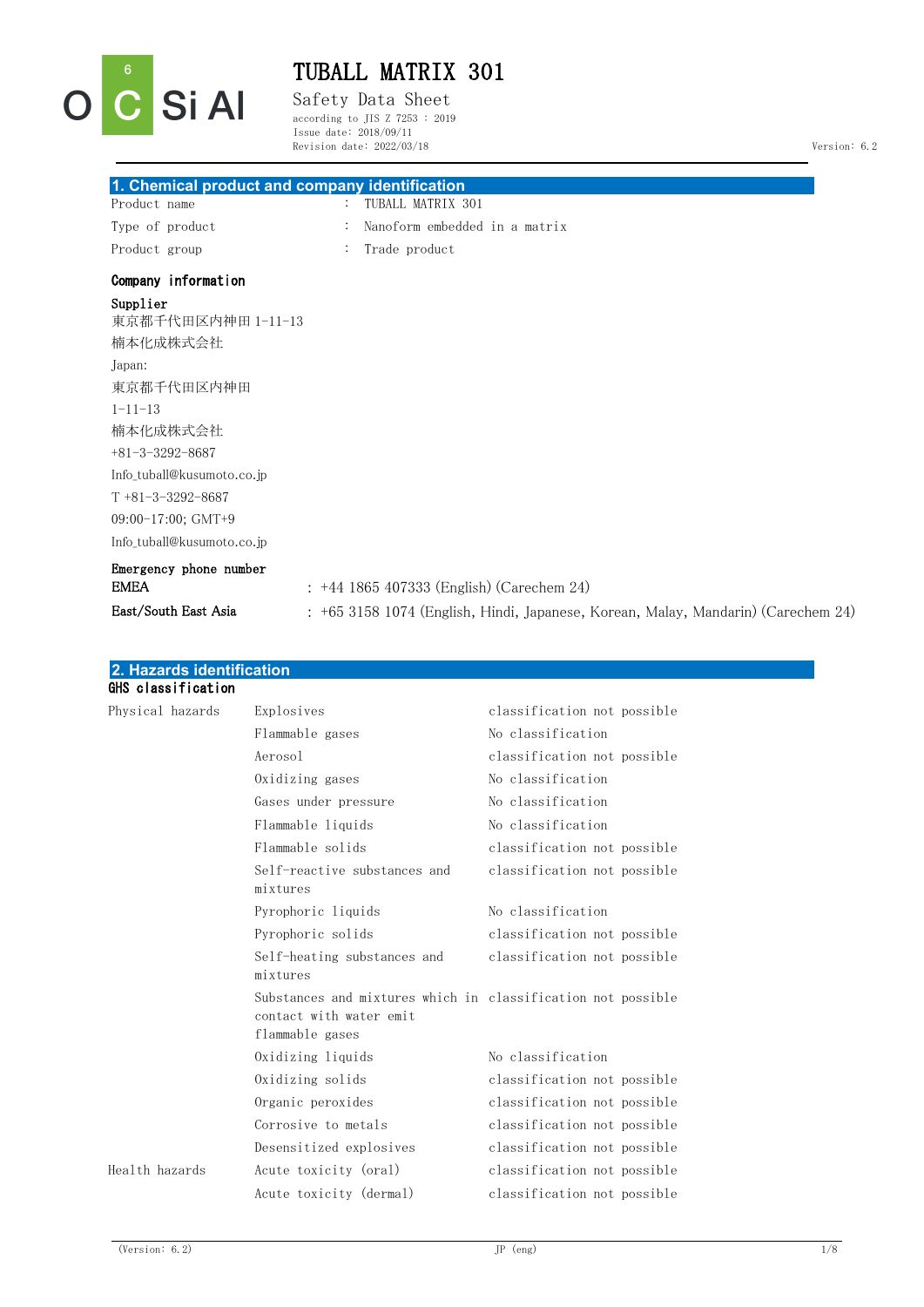| Revision date: 2022/03/18         |                                           |                                  |                                                                               | Version: 6.2                                                                                                                                                                            |
|-----------------------------------|-------------------------------------------|----------------------------------|-------------------------------------------------------------------------------|-----------------------------------------------------------------------------------------------------------------------------------------------------------------------------------------|
|                                   |                                           | Acute toxicity (inhalation: gas) | classification not possible                                                   |                                                                                                                                                                                         |
|                                   | Acute toxicity<br>(inhalation: vapours)   |                                  | No classification                                                             |                                                                                                                                                                                         |
|                                   | Acute toxicity<br>(inhalation: dust/mist) |                                  | classification not possible                                                   |                                                                                                                                                                                         |
|                                   | Skin corrosion/irritation                 |                                  | classification not possible                                                   |                                                                                                                                                                                         |
|                                   | Serious eye damage/eye<br>irritation      |                                  | Category 2                                                                    |                                                                                                                                                                                         |
|                                   | Respiratory sensitization                 |                                  | classification not possible                                                   |                                                                                                                                                                                         |
|                                   | Skin sensitization                        |                                  | classification not possible                                                   |                                                                                                                                                                                         |
|                                   | Germ cell mutagenicity                    |                                  | classification not possible                                                   |                                                                                                                                                                                         |
|                                   | Carcinogenicity                           |                                  | classification not possible                                                   |                                                                                                                                                                                         |
|                                   | Reproductive toxicity                     |                                  | classification not possible                                                   |                                                                                                                                                                                         |
|                                   | (single exposure)                         | Specific target organ toxicity   | classification not possible                                                   |                                                                                                                                                                                         |
|                                   | (repeated exposure)                       | Specific target organ toxicity   | classification not possible                                                   |                                                                                                                                                                                         |
|                                   | Aspiration hazard                         |                                  | classification not possible                                                   |                                                                                                                                                                                         |
| Environmental<br>hazards          | Hazardous to the aquatic                  | environment, short-term (acute)  | Category 1                                                                    |                                                                                                                                                                                         |
|                                   | Hazardous to the aquatic                  | environment, long-term (chronic) | classification not possible                                                   |                                                                                                                                                                                         |
|                                   |                                           | Hazardous to the ozone layer     | classification not possible                                                   |                                                                                                                                                                                         |
| Hazard<br>pictograms<br>(GHS JP)  |                                           |                                  |                                                                               |                                                                                                                                                                                         |
| Signal word (GHS JP)              |                                           | Warning                          |                                                                               |                                                                                                                                                                                         |
| Hazard statements (GHS JP)        |                                           |                                  | : Causes serious eye irritation. (H319)<br>Very toxic to aquatic life. (H400) |                                                                                                                                                                                         |
| Precautionary statements (GHS JP) |                                           |                                  |                                                                               |                                                                                                                                                                                         |
| Prevention                        |                                           | protective gloves. (P280)        | Avoid release to the environment. (P273)                                      | Wash hands, forearms and face thoroughly after handling. (P264)<br>Wear eye protection, face protection, protective clothing,                                                           |
| Response                          |                                           | rinsing. (P305+P351+P338)        |                                                                               | IF IN EYES: Rinse cautiously with water for several minutes.<br>Remove contact lenses, if present and easy to do. Continue<br>If eye irritation persists: Get medical advice/attention. |

Disposal : Dispose of contents/container to hazardous or special waste collection point, in accordance with local, regional, national and/or international regulation. (P501)

Collect spillage. (P391)

(P337+P313)

| 3. Composition/information on ingredients |  |                     |  |  |
|-------------------------------------------|--|---------------------|--|--|
| Distinction of substance or               |  | : Mixture           |  |  |
| mixture                                   |  |                     |  |  |
| Generic name                              |  | : TUBALL MATRIX 301 |  |  |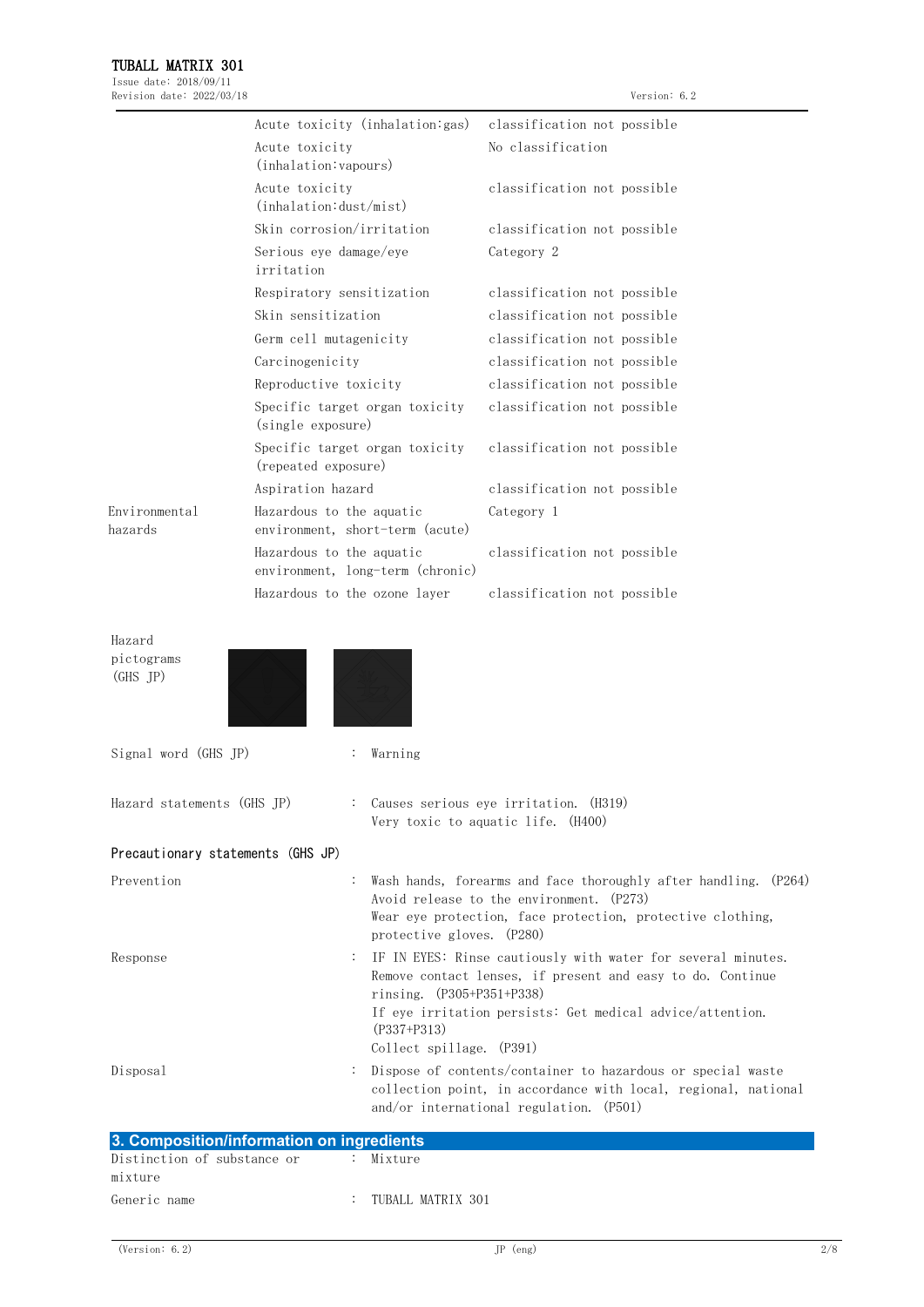Issue date: 2018/09/11 Revision date: 2022/03/18 Version: 6.2

| Concentration (%)<br>Name                                            |    | Formula | Reference number in the gazette<br>list | CAS-No.  |                   |
|----------------------------------------------------------------------|----|---------|-----------------------------------------|----------|-------------------|
|                                                                      |    |         | CSCL No.                                | ISHL No. |                   |
| Alcohols, C12-15-branched<br>and linear, ethoxylated<br>propoxylated | 90 |         |                                         |          | $120313 - 48 - 6$ |
| Single wall carbon<br>nanotubes*                                     | 10 | C       |                                         |          | N/A               |

Comments : \* Single wall carbon nanotubes TUBALLTM .

Judging by the carbon content of the carbon nanotubes (CNTs), carbon nanotubes do not fall under the new chemical substance inventory of the Chemical Substances Control Law.

| 4. First aid measures                                               |                |                                                                         |
|---------------------------------------------------------------------|----------------|-------------------------------------------------------------------------|
| First aid measures                                                  |                |                                                                         |
| First-aid measures after<br>inhalation                              |                | Remove person to fresh air and keep comfortable for breathing.          |
| First-aid measures after skin<br>contact                            |                | : Wash skin with plenty of water.                                       |
| First-aid measures after eye<br>contact                             |                | Rinse eyes with water as a precaution.                                  |
| First-aid measures after<br>ingestion                               |                | Call a poison center or a doctor if you feel unwell.                    |
| Notes to physician                                                  |                |                                                                         |
| Other medical advice or<br>treatment                                |                | Treat symptomatically.                                                  |
| 5. Fire fighting measures                                           |                |                                                                         |
| Suitable extinguishing media                                        | ÷              | Water spray, Dry powder, Foam                                           |
| Unsuitable extinguishing media                                      | $\ddot{\cdot}$ | No data available                                                       |
| Hazardous decomposition<br>products in case of fire                 |                | Toxic fumes may be released                                             |
| Protection during firefighting                                      | ÷              | Do not attempt to take action without suitable protective<br>equipment. |
|                                                                     |                | Self-contained breathing apparatus.                                     |
|                                                                     |                | Complete protective clothing.                                           |
| 6. Accidental release measures                                      |                |                                                                         |
| Personal Precautions, Protective Equipment and Emergency Procedures |                |                                                                         |
| For non-emergency personnel                                         |                |                                                                         |
| Protective equipment                                                |                | Wear suitable protective clothing.                                      |
| Emergency procedures                                                |                | Ventilate spillage area.                                                |
| For emergency responders                                            |                |                                                                         |
| Protective equipment                                                |                | Do not attempt to take action without suitable protective<br>equipment. |

Emergency procedures : Provide adequate ventilation.

# Environmental precautions

| Environmental precautions |  |  |  | Avoid release to the environment. |
|---------------------------|--|--|--|-----------------------------------|

controls/personal protection".

Avoid inhalation of vapours.

Evacuate area.

For further information refer to section 8: "Exposure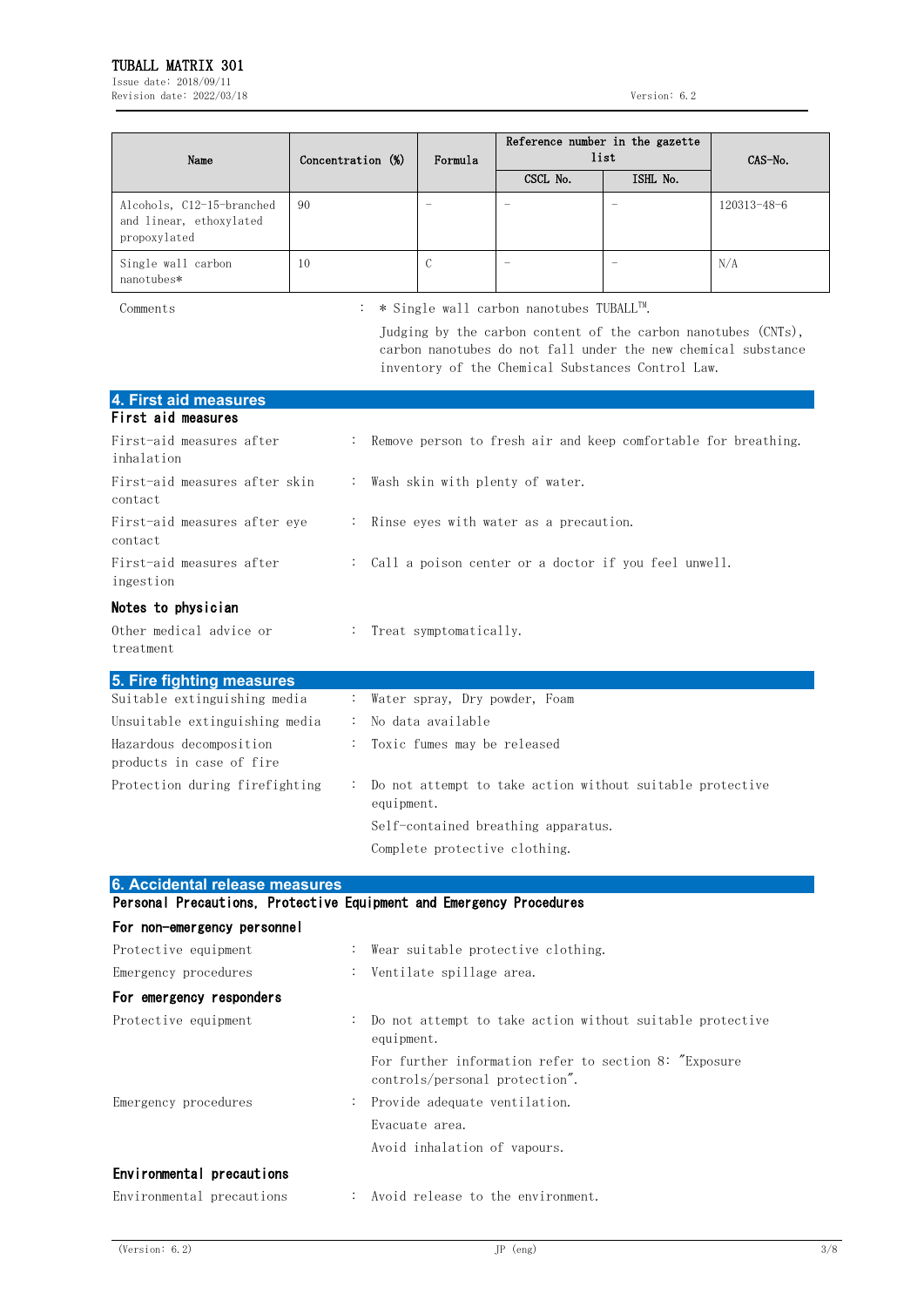Issue date: 2018/09/11 Revision date: 2022/03/18 Version: 6.2

| Methods and Equipment for Containment and Cleaning up          |                |                                                                   |
|----------------------------------------------------------------|----------------|-------------------------------------------------------------------|
| Methods for cleaning up                                        | $\ddot{\cdot}$ | Mechanically recover the product.                                 |
| Other information                                              |                | Dispose of materials or solid residues at an authorized site.     |
| 7. Handling and storage                                        |                |                                                                   |
| <b>Handling</b>                                                |                |                                                                   |
| Technical measures                                             |                | No data available                                                 |
| Precautions for safe handling                                  |                | Ensure good ventilation of the work station.                      |
|                                                                |                | Wear personal protective equipment.                               |
| Prevents handling of<br>incompatible substances or<br>mixtures |                | No data available                                                 |
| Hygiene measures                                               |                | Do not eat, drink or smoke when using this product.               |
|                                                                |                | Always wash hands after handling the product.                     |
| Storage $\blacktriangleright$                                  |                |                                                                   |
| Storage conditions                                             |                | Store in a well-ventilated place.                                 |
|                                                                |                | Keep cool.                                                        |
| Material used in<br>packaging/containers                       |                | No data available                                                 |
| Heat and ignition sources                                      |                | Keep away from open flames, hot surfaces and sources of ignition. |
| Information on mixed storage                                   |                | Store away from water (including sewage plant).                   |
| Special rules on packaging                                     |                | Keep container tightly closed.                                    |
| Storage temperature                                            |                | $-5/+40$ ° C                                                      |
| 8. Exposure controls / Personal protection equipment           |                |                                                                   |
| Appropriate engineering<br>controls<br>Protective equipment    |                | : Ensure good ventilation of the work station                     |

| Personal protective equipment | : Gloves, Protective clothing, Safety glasses                                 |
|-------------------------------|-------------------------------------------------------------------------------|
| Respiratory protection        | : In case of insufficient ventilation, wear suitable respiratory<br>equipment |

Hand protection : Protective gloves

| Type              | Material                | Permeation                | Thickness (mm) | Penetration | Standard |
|-------------------|-------------------------|---------------------------|----------------|-------------|----------|
| Disposable gloves | Nitrile rubber<br>(NBR) | $3 \times 60$<br>minutes) | 0.35           |             |          |
| Disposable gloves | Butyl rubber            | $3 \times 60$<br>minutes) | 0.7            |             |          |

Eye protection : Safety glasses

| Type           | Field of application | Characteristics   | Standard |
|----------------|----------------------|-------------------|----------|
| Safety glasses |                      | With side shields |          |

Skin and body protection : Wear suitable protective clothing

Personal protective equipment symbol(s)



Environmental exposure controls : Avoid release to the environment.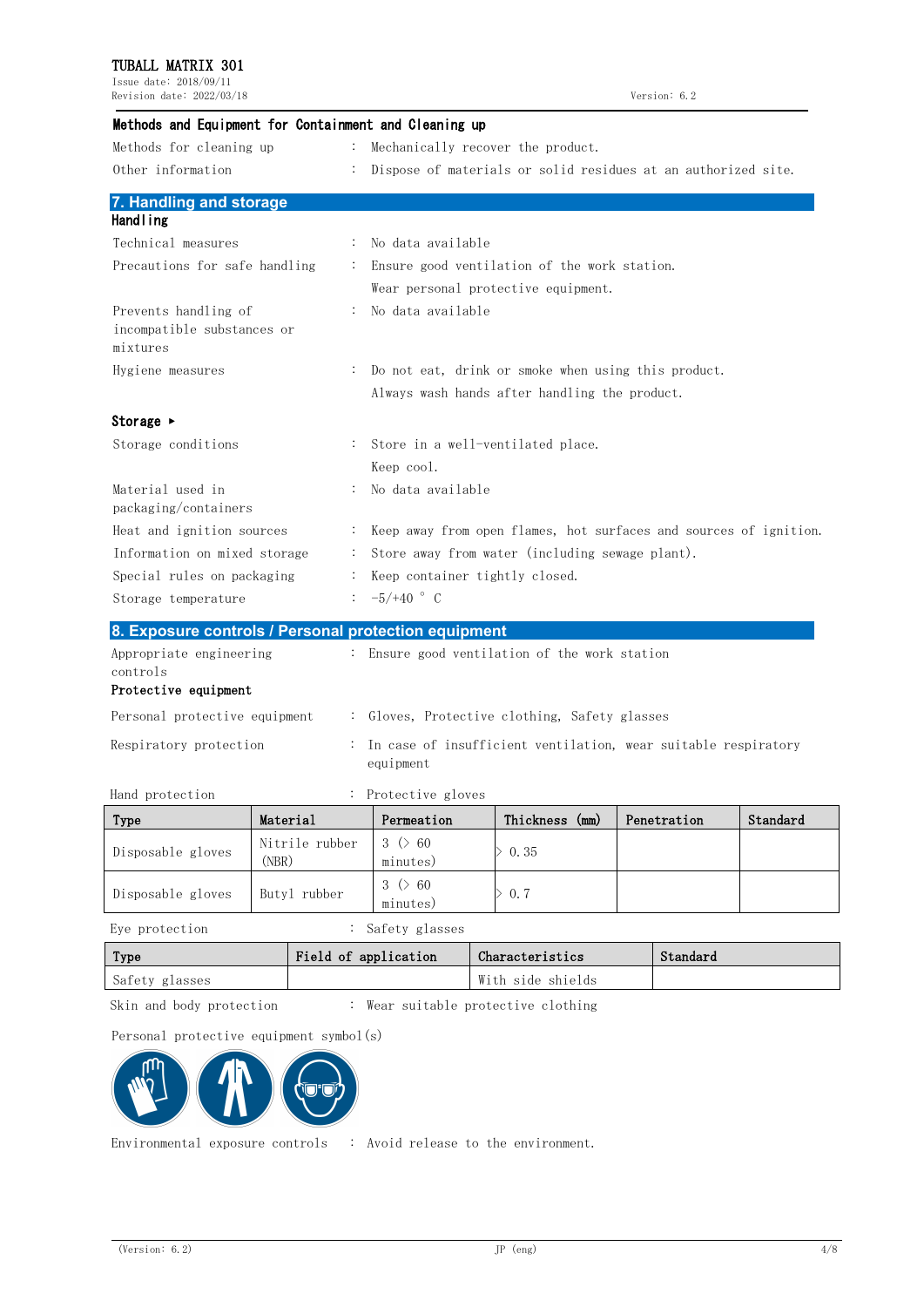Issue date: 2018/09/11 Revision date: 2022/03/18 Version: 6.2

| 9. Physical and chemical properties $\blacktriangleright$ |                                                              |                                                                      |
|-----------------------------------------------------------|--------------------------------------------------------------|----------------------------------------------------------------------|
| Physical state                                            | Solid                                                        |                                                                      |
| Appearance                                                | Flakes, Pasty                                                |                                                                      |
| Colour                                                    | Black                                                        |                                                                      |
| 0dour                                                     | $\ddot{\cdot}$<br>Slight                                     |                                                                      |
| pH                                                        | propoxylated)                                                | $\approx$ 7 (Alcohols, C12-15-branched and linear, ethoxylated       |
| pH solution                                               | propoxylated)                                                | 50 $g/1$ (23° C) (Alcohols, C12-15-branched and linear, ethoxylated  |
| Melting point                                             | No data available<br>:                                       |                                                                      |
| Freezing point                                            | Not applicable<br>$\ddot{\cdot}$                             |                                                                      |
| Boiling point                                             | propoxylated)                                                | $>$ 250 ° C (Alcohols, C12-15-branched and linear, ethoxylated       |
| Flash point                                               | propoxylated)                                                | $\approx$ 190 ° C (Alcohols, C12-15-branched and linear, ethoxylated |
| Auto-ignition temperature                                 | propoxylated)                                                | > 200 ° C (Alcohols, C12-15-branched and linear, ethoxylated         |
| Decomposition temperature                                 | No data available<br>$\ddot{\cdot}$                          |                                                                      |
| Flammability (solid, gas)                                 | Non flammable.<br>$\ddot{\cdot}$                             |                                                                      |
| Vapour pressure                                           | No data available<br>:                                       |                                                                      |
| Relative density                                          | No data available<br>$\ddot{\cdot}$                          |                                                                      |
| Density                                                   | No data available                                            |                                                                      |
| Relative gas density                                      | No data available<br>$\ddot{\cdot}$                          |                                                                      |
| Solubility                                                | Insoluble in water.<br>$\ddot{\cdot}$                        |                                                                      |
| Partition coefficient n-<br>octanol/water (Log Pow)       | No data available                                            |                                                                      |
| Explosive properties                                      | Not explosive.<br>$\ddot{\cdot}$                             |                                                                      |
| Explosive limits (vol %)                                  | Not applicable<br>$\ddot{\cdot}$                             |                                                                      |
| Oxidising properties                                      | Non oxidizing<br>$\ddot{\cdot}$                              |                                                                      |
| Viscosity, kinematic                                      | Not applicable                                               |                                                                      |
| 10. Stability and reactivity                              |                                                              |                                                                      |
| Reactivity                                                | $\ddot{\cdot}$<br>and transport.                             | The product is non-reactive under normal conditions of use, storage  |
| Chemical stability                                        | Stable under normal conditions.                              |                                                                      |
| Possibility of hazardous<br>reactions                     |                                                              | No dangerous reactions known under normal conditions of use.         |
| Conditions to avoid                                       | $\ddot{\cdot}$<br>7).                                        | None under recommended storage and handling conditions (see section  |
| Incompatible materials                                    | Strong oxidizing agents.<br>$\ddot{\cdot}$                   |                                                                      |
| Hazardous decomposition<br>products                       | $\ddot{\cdot}$<br>products should not be produced.           | Under normal conditions of storage and use, hazardous decomposition  |
| 11. Toxicological information ▶                           |                                                              |                                                                      |
| Acute toxicity (oral)                                     | classification not possible<br>$\ddot{\cdot}$                |                                                                      |
| Acute toxicity (dermal)                                   | classification not possible                                  |                                                                      |
| Acute toxicity (inhalation)                               | No data available                                            |                                                                      |
| Acute toxicity (inhalation)                               | classification not possible (gas)<br>Not applicable (Vapour) | classification not possible (dust, mist)                             |
| Skin corrosion/irritation                                 | classification not possible<br>$\ddot{\cdot}$                |                                                                      |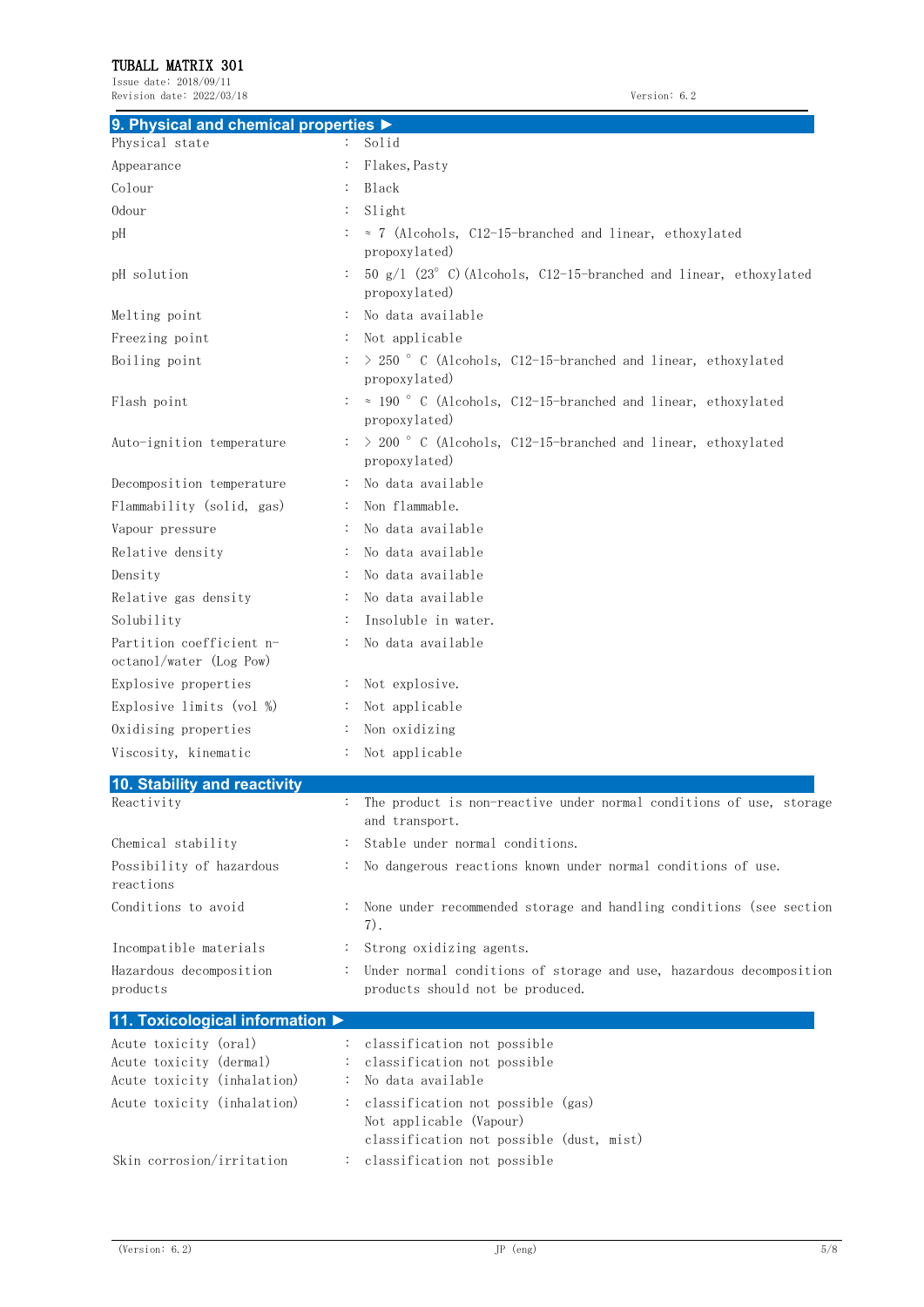Issue date: 2018/09/11 Revision date: 2022/03/18 Version: 6.2

| TUBALL MATRIX 301                                                                                                                                                 |                                                                                                                                                                                            |  |
|-------------------------------------------------------------------------------------------------------------------------------------------------------------------|--------------------------------------------------------------------------------------------------------------------------------------------------------------------------------------------|--|
| pH                                                                                                                                                                | $\approx$ 7 (Alcohols, C12-15-branched and linear, ethoxylated propoxylated)                                                                                                               |  |
| Serious eye damage/irritation                                                                                                                                     | : Causes serious eye irritation.                                                                                                                                                           |  |
| TUBALL MATRIX 301                                                                                                                                                 |                                                                                                                                                                                            |  |
| pH                                                                                                                                                                | $\approx$ 7 (Alcohols, C12-15-branched and linear, ethoxylated propoxylated)                                                                                                               |  |
| Respiratory sensitization<br>Skin sensitization<br>Germ cell mutagenicity<br>Carcinogenicity<br>Reproductive toxicity                                             | classification not possible<br>classification not possible<br>classification not possible<br>classification not possible<br>Not classified                                                 |  |
| Single wall carbon nanotubes                                                                                                                                      |                                                                                                                                                                                            |  |
| NOAEL (animal/female, FO/P)                                                                                                                                       | no adverse effects seen at highest dose tested $>$ 1000 mg/kg<br>$bw/day - OECD 422$                                                                                                       |  |
| NOAEL (animal, F1)                                                                                                                                                | $>$ 1000 mg/kg bw/day - no adverse effects seen at highest dose<br>tested on prenatal development (conceptus to birth) - OECD 422                                                          |  |
| NOAEL (animal, F1)                                                                                                                                                | $\geq$ 1000 mg/kg bw/day - no adverse effects seen at highest dose<br>tested on postnatal development (pup) - OECD $422$                                                                   |  |
| STOT-single exposure                                                                                                                                              | : Not classified                                                                                                                                                                           |  |
| STOT-repeated exposure                                                                                                                                            | Not classified                                                                                                                                                                             |  |
| Single wall carbon nanotubes                                                                                                                                      |                                                                                                                                                                                            |  |
| NOAEL (oral, rat, 90 days)                                                                                                                                        | no adverse effects seen at highest dose tested $> 1000$ mg/kg<br>bodyweight/day - OECD 422                                                                                                 |  |
| Aspiration hazard                                                                                                                                                 | : Not classified                                                                                                                                                                           |  |
| TUBALL MATRIX 301                                                                                                                                                 |                                                                                                                                                                                            |  |
| Viscosity, kinematic                                                                                                                                              | Not applicable                                                                                                                                                                             |  |
| 12. Ecological information                                                                                                                                        |                                                                                                                                                                                            |  |
| Ecotoxicity<br>$Ecology - general$<br>Hazardous to the aquatic<br>environment, short-term (acute)<br>Hazardous to the aquatic<br>environment, long-term (chronic) | The product is not considered harmful to aquatic organisms nor<br>to cause long-term adverse effects in the environment.<br>: Very toxic to aquatic life.<br>: classification not possible |  |
| Persistence and degradability                                                                                                                                     |                                                                                                                                                                                            |  |
| TUBALL MATRIX 301                                                                                                                                                 |                                                                                                                                                                                            |  |
| Persistence and degradability                                                                                                                                     | No data available                                                                                                                                                                          |  |

#### Bioaccumulative potential

| TUBALL MATRIX 301         |                   |
|---------------------------|-------------------|
| Bioaccumulative potential | No data available |

## Mobility in soil

| <b>MATRIX</b><br>301<br>TUBALL |                              |
|--------------------------------|------------------------------|
| Mobi<br>SO1<br>1n<br>1111V     | lable<br>ava 1<br>Νo<br>data |

#### Hazardous to the ozone layer

Ozone : classification not possible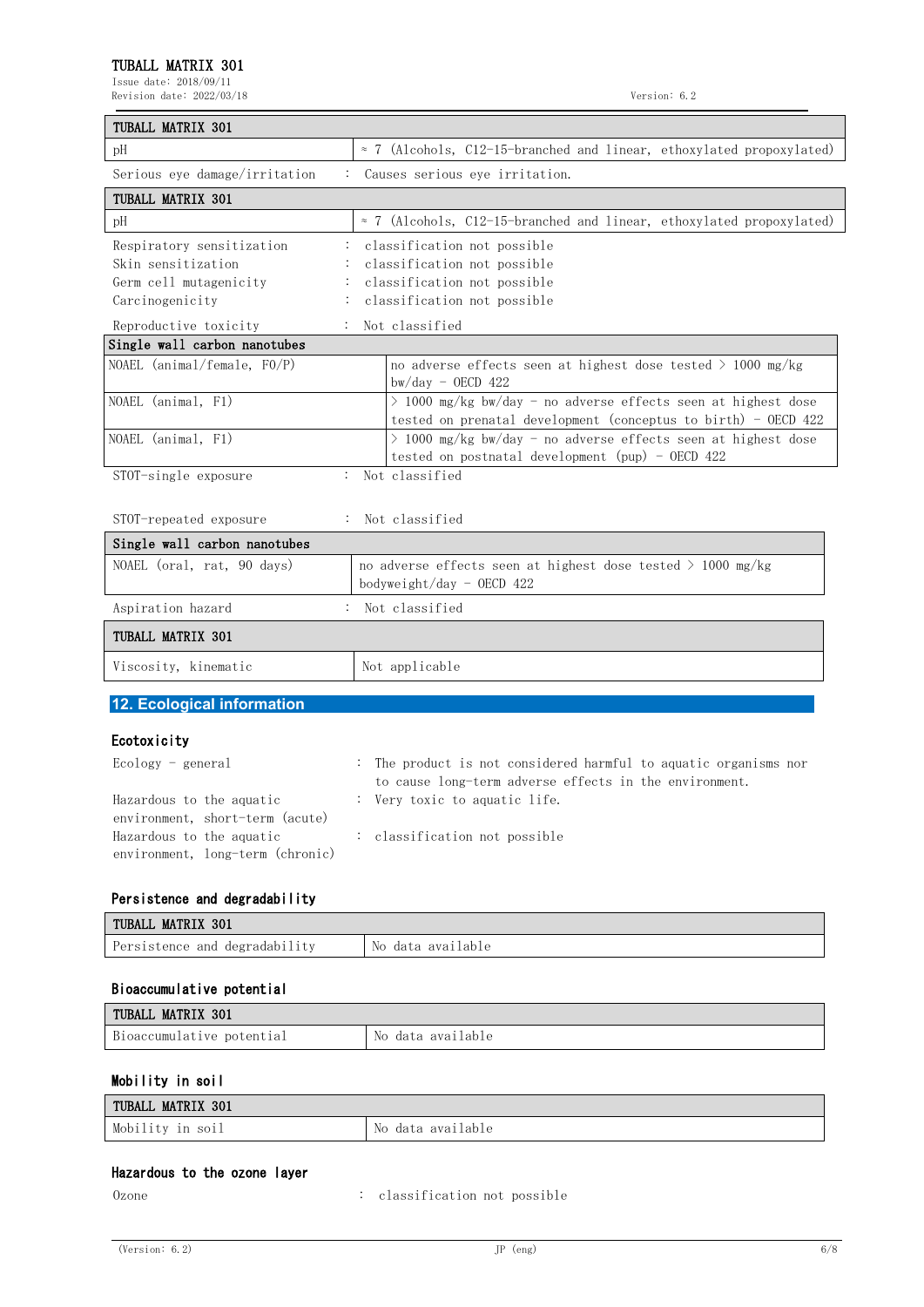Issue date: 2018/09/11 Revision date: 2022/03/18 Version: 6.2

| Dispose of contents/container to hazardous or special waste<br>collection point, in accordance with local, regional, national |
|-------------------------------------------------------------------------------------------------------------------------------|
| Disposal through controlled incineration or authorised waste                                                                  |
| : Dispose of this material and its container at hazardous or                                                                  |
| : Prevent entry to sewers and public waters.<br>: Clean up even minor leaks or spills if possible without                     |
|                                                                                                                               |

#### **14. Transport information** International Regulations

| Overland transport (UN RTDG)<br>$UN-No.$ (UN RTDG)                    | 3077<br>$\mathcal{L}_{\mathrm{max}}$                                                                                                                             |
|-----------------------------------------------------------------------|------------------------------------------------------------------------------------------------------------------------------------------------------------------|
| Proper Shipping Name (UN RTDG)                                        | ENVIRONMENTALLY HAZARDOUS SUBSTANCE, SOLID, N.O.S. (CONTAINS:<br>$\mathcal{L}_{\mathrm{max}}$<br>Alcohols, C12-15-branched and linear, ethoxylated propoxylated) |
| Packing group (UN RTDG)                                               | <b>III</b><br>$\mathbb{R}^n$                                                                                                                                     |
| Transport hazard class(es) (UN<br>RTDG)                               | 9                                                                                                                                                                |
| Danger labels (UN RTDG)                                               | 9<br>$\ddot{\cdot}$                                                                                                                                              |
| Class (UN RTDG)                                                       | 9<br>÷                                                                                                                                                           |
| Limited quantities (UN RTDG)                                          | $5$ kg                                                                                                                                                           |
| Excepted quantities (UN RTDG)                                         | E1<br>$\mathcal{L}_{\mathrm{max}}$                                                                                                                               |
| Packing instruction (UN RTDG)                                         | P002, IBC08, LP02<br>$\mathcal{L}_{\rm{max}}$                                                                                                                    |
| Special packing provisions (UN                                        | PP12, B3<br>$\mathcal{L}_{\mathrm{max}}$                                                                                                                         |
| RTDG)                                                                 |                                                                                                                                                                  |
| Portable tank and bulk<br>container special instructions<br>(UN RTDG) | T1, BK2, BK3                                                                                                                                                     |
| Portable tank and bulk<br>container special provisions (UN<br>RTDG)   | TP33                                                                                                                                                             |

#### Regulations in Japan

| Other information                                 | No supplementary information available<br>÷                                                   |  |
|---------------------------------------------------|-----------------------------------------------------------------------------------------------|--|
| 15. Regulatory information                        |                                                                                               |  |
| National law                                      |                                                                                               |  |
| Foreign Exchange and Foreign<br>Trade Control Act | : Export Trade Control Order, Appended Table 1, Para.16                                       |  |
|                                                   | Single walled carbon nanotubes are listed with its element<br>"Carbon"; others are all listed |  |

| 16. Other information      |                                                                                                    |  |
|----------------------------|----------------------------------------------------------------------------------------------------|--|
| Abbreviations and acronyms |                                                                                                    |  |
| <b>ADN</b>                 | European Agreement concerning the International Carriage of Dangerous Goods<br>by Inland Waterways |  |
| ADR                        | European Agreement concerning the International Carriage of Dangerous Goods                        |  |